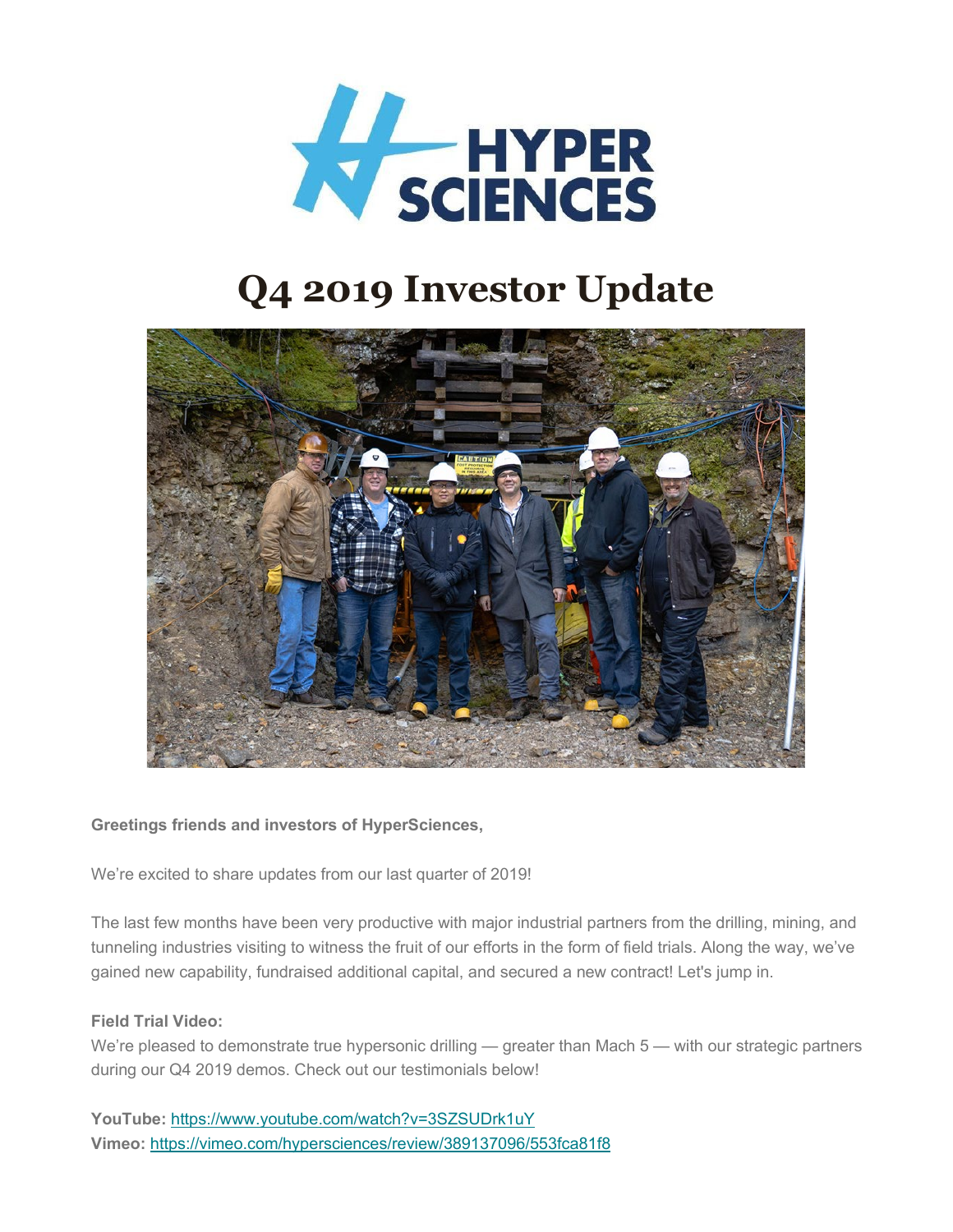### **FINANCE**

**Annual 2019 audited financials are underway:** We expect the audit to be publicly available by the end of April 2020.

#### **Reg D remains open; we're raising up to an additional \$3M**

Beyond our Reg A and subsequent Reg D fundraising, we recently closed an additional \$500K+ at \$3.84/share (the same terms as all the previous Series A investors). The Reg D will remain open to raise approximately \$2-3M more. If you're an "Accredited Investor" and would like to discuss increasing your HyperSciences equity position, please reach out.

### **Early Angel Investors debt clearing and conversion/repayment update**

We believe we're close to finalizing a deal with early angel investors to repay or convert all outstanding convertible notes to Series A Preferred Stock. We anticipate using remaining authorized shares of the Company's Series A Preferred Stock to raise additional funds for repayment and for conversion. As disclosed in our original Reg A filings, and audited 2017 and 2018 financials:

[https://www.sec.gov/Archives/edgar/data/1646921/000105291818000251/hsiofferingcircularjune26-18.htm.](https://vimeo.com/hypersciences/review/389137096/553fca81f8)

By executing this planned strategy, HyperSciences will remove all company debt. While we believe the company's value has increased since closing the Reg A offering, offering the last remaining Series A Preferred shares at the same terms as earlier Series A investors gives new investors motivation to close quickly — without distracting HyperSciences' resources on fundraising.

#### **BUSINESS DEVELOPMENT**

#### **Opportunities**

We currently have two large customers that are funding HyperSciences to validate market opportunities in drilling, tunneling and mining:

- **Shell** (Energy)
	- $\circ$  The completion and results of HyperDrill testing in Q1 and Q2 of 2020 will be key decision points that may lead to funding and projects related to energy production.
- **Major International Resources Company** (Mining)
	- o This company is under NDA and not yet ready to be announced.
	- $\circ$  Their focus is HyperTunneling and how it could change the NPV (net present value) of mining projects.
		- For example: In just one of their tunneling projects, there's an estimated savings of greater than \$10 million, thanks to our planned substantial improvement over conventional ROP (rate of progress).
- **First contract signed related to tunneling!**
	- $\circ$  Upon completion of this initial contract, we expect to be awarded a larger contract to demonstrate our robotic tunneling capability.
	- o Both of these tunneling or drilling solutions utilize HyperDrill to integrate with our partner's existing equipment. HyperSciences' technology has made it easy to provide high-speed rock breaking with directed energy using our accelerator-based systems. The rest of the conventional operations are providing modifications to existing industrial equipment.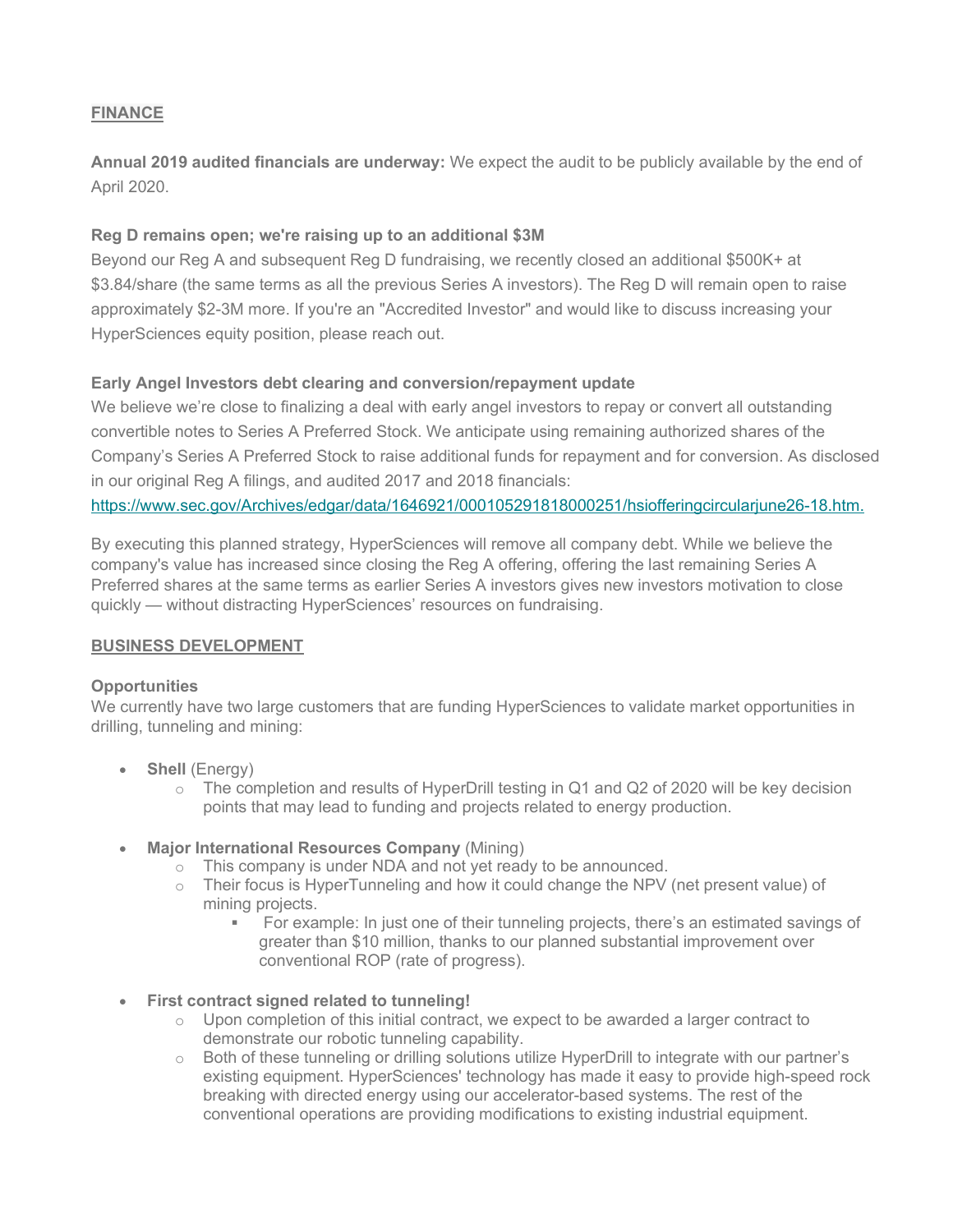#### **HyperDrill JIP Site Visit**

The **Major International Resources Company** (Mining) and **Shell**'s Wells Technology Group both visited in October and November 2019 to witness HyperDrill testing. Both were pleased with the progress, and were willing to move forward to the next steps in tunneling and drilling. Our goal in 2020 is to complete our negotiated milestones with our partners, which should lead to larger contracts and commercialization.

#### **Mining Projects**

We have signed an option agreement that allows us up to 100% ownership of a high-value, quartz, and rare earth project in Asia. We're currently conducting exploration drilling at this time, with initial conventional drill results and composition assessment expected within a few months. This project will be a test case for acquiring and developing high-value hard rock mining projects that our board members have previously been successful in executing. We believe this opportunity could position HyperSciences well in another industry.

- The value of high-purity quartz is nearly \$1,000 per ton, and used extensively in solar panels and microelectronics.
- The value of rare earth minerals is used extensively in batteries for applications such as electric vehicles.

#### **HYPER TECHNOLOGY UPDATE**

We successfully and regularly exceeded hypersonic velocity (faster than Mach 5) in the testing of our HyperCore-based technology throughout November of 2019, as witnessed by **Shell** and the **Major International Resources Company**.

Once our autoloading systems became highly operational (loading projectiles quickly and gas-filling fast), we realized we had a thermal/mechanical erosion issue in our pre-launcher sub-system. Upon engineering review, we realized there would need to be some redesign for HyperCore to be commercially efficient. Over the 2019 Winter holidays, we redesigned a portion of the system and began testing **HyperCore MK2**, a significant upgrade to our core technology.

The good news is that we have developed a simpler and more robust system that combines our knowledge with the University of Washington's experience in ram acceleration. The new design is being tested now at the HyperLab in our Washington State facility and will be utilized in all the upcoming field trials.

**We are excited about what 2020 brings and look forward to future updates every quarter via email. But, if you want to get an early sneak peek at what we're doing, we're always publishing new pictures and videos on Facebook and Instagram.**

All the best,

Mark Russell CEO, HyperSciences 509.994.8577

#### *Forward-Looking Statements*

This email includes statements that describe expectations regarding future periods, which might be considered forward-looking statements. Assumptions underlying these expectations could be inaccurate and you are cautioned not to place undue reliance on any forward-looking statements. HyperSciences undertakes no obligation to publicly update or revise any forward-looking statements. Please review HyperSciences' most recent Form [1-K](https://www.sec.gov/Archives/edgar/data/1646921/000105291819000275/hypersciences1sasep30-19v2.htm) to learn more about the principal risks, uncertainties, assumptions, and other important factors that could cause actual results to differ materially from any forward-looking statements.